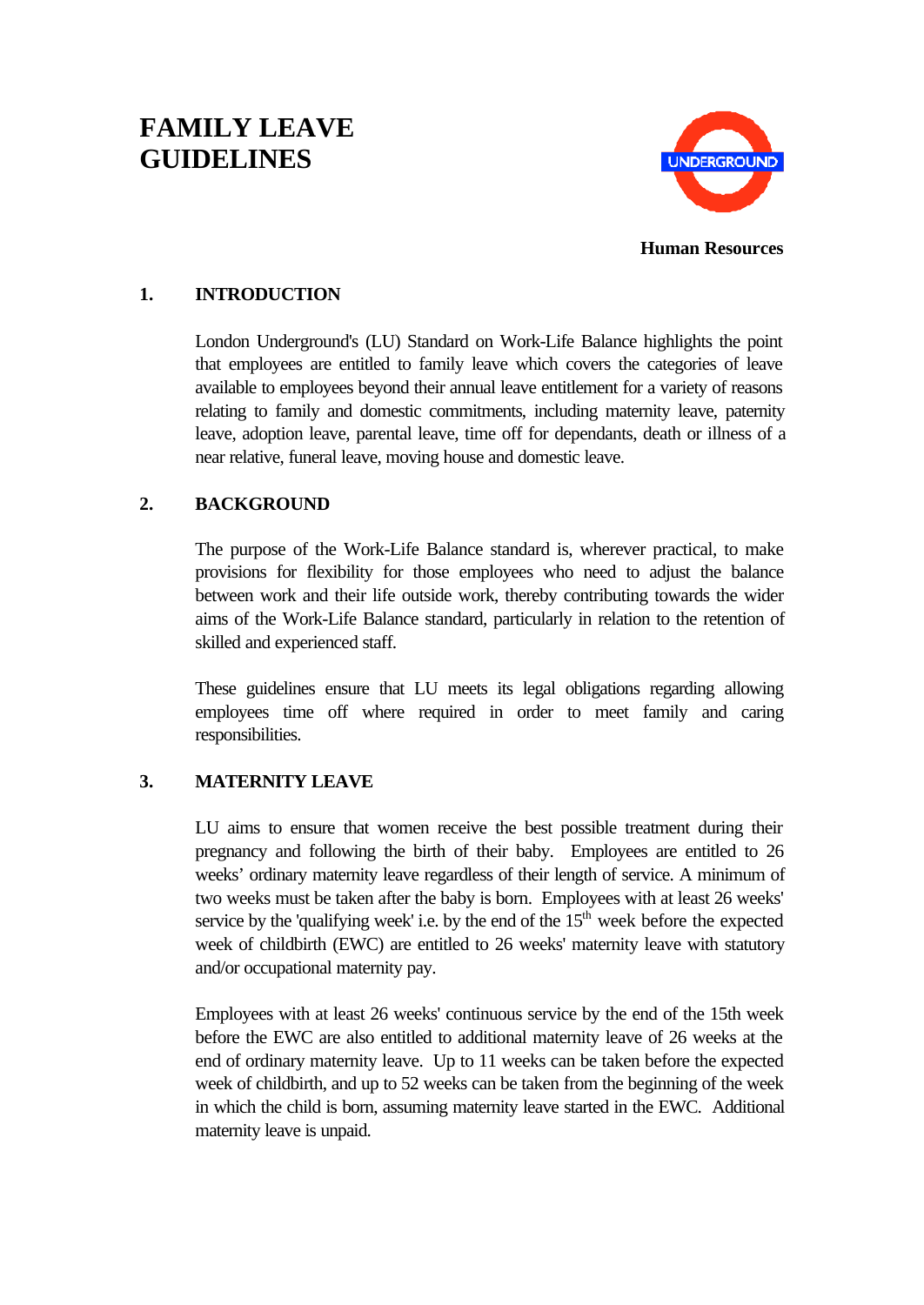All benefits are retained, with the exception of the effects on pay noted above. In all cases the employee has the right to return to the same job after ordinary maternity leave, and the same or similar job after additional maternity leave.

Further information and guidance on maternity leave can be found in the Employees' Maternity Information Handbook and the Employing/HR Managers' Maternity Information Handbook. These handbooks can also be found on the HR Policy and Reward intranet site.

#### **4. PATERNITY LEAVE, BIRTH OR ADOPTION**

An employee (natural father, adoptive parent or mother's partner) may take up to two contractual weeks' paternity leave with pay (subject to a minimum of 5 working days).

Employees with at least 26 weeks' service by the end of the  $15<sup>th</sup>$  week before the expected week of childbirth of the partner or the advised week of placement of a child with an adopter must:

- notify their employing manager of their intention to take paternity leave by the end of the 15th week before the expected week of childbirth of their partner or no later than 7 days after the placement of the child.
- give at least 28 days notice of the date they expect statutory paternity pay to start.

Paternity leave in respect of childbirth must be taken as a one or two week block of leave within 56 days of the actual date of childbirth or up to 56 days after the expected week of birth of the child with the prior agreement of the employing manager.

An employee who is the partner of an adopter must take statutory paternity leave adoption (SPLA) within 56 days of the date the child is placed for adoption as a one or two week block of leave.

Part time employees who work 1 or 2 shifts per week and who wish to take advantage of their maximum entitlements will be able to take their paternity leave (birth or adoption) over a two week block of leave with any additional days in the following consecutive weeks.

Employees with less than 26 weeks' continuous service by the qualifying week will receive their full contractual salary during this period.

Further information and guidance on Paternity Leave is available from Human Resources (HR) offices. This information can also be found in the Family Leave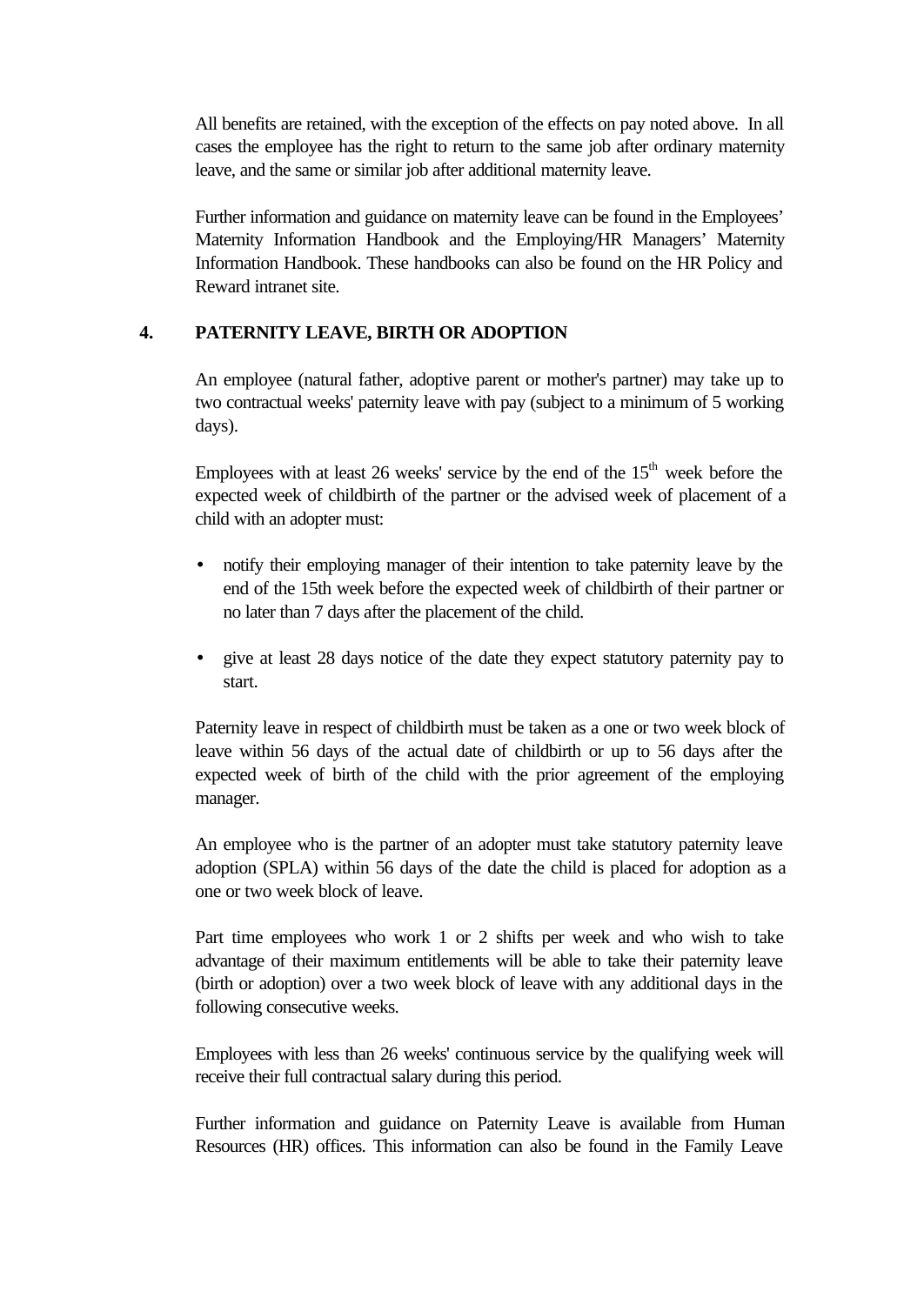handbooks (Employee's and employing/HR managers' version) and on the HR Policy and Reward Intranet site.

## **5. ADOPTION LEAVE**

#### **5.1 Entitlement to Adoption Leave**

These entitlements apply in cases where the date on which the child is placed with the adoptive parents is on or after  $6<sup>th</sup>$  April 2003.

All employees with at least 26 weeks' continuous employment ending with the week in which notification by the adoption agency was given will be entitled to adoption leave, regardless of sex. The eligible employee must be the prime carer (that is, the person who has the main responsibility for the care of the adopted child) and will be entitled to twenty six weeks' ordinary adoption leave (OAL) at full pay and twenty six weeks unpaid additional adoption leave (AAL).

If the employee is not the prime carer of the child, he/she will be entitled to the equivalent of paternity leave (see Section 4 above) called Statutory Paternity Leave - Adoption (SPLA).

Further information and guidance in paternity leave and adoption leave is available from Human Resources (HR) offices. This information can also be found in the Family Leave handbooks (employees' and HR/managers' versions) and on the HR Policy and Reward Intranet site.

## **6. PARENTAL LEAVE**

Parental leave is an entitlement to be absent from work for the purpose of caring for a child. The full entitlement is thirteen weeks' unpaid leave in respect of each child, to be taken in blocks of one or more weeks at a time, subject to a maximum of four weeks' leave per year. This rises to eighteen weeks for parents with a disabled child (parents of disabled children have the flexibility to take leave a day at a time or longer if they wish).

Entitlement extends to those employees who have, or expect to have, parental responsibility for a child, and who have at least one year of continuous service at the time parental leave is taken.

Entitlement continues to apply up to and including the child's fifth birthday and up to and including a disabled child's eighteenth birthday.

Further information and guidance on parental leave, particularly with regard to its application to adopted or disabled children, is available from Human Resources (HR) offices. This information can also be found in the Family Leave handbooks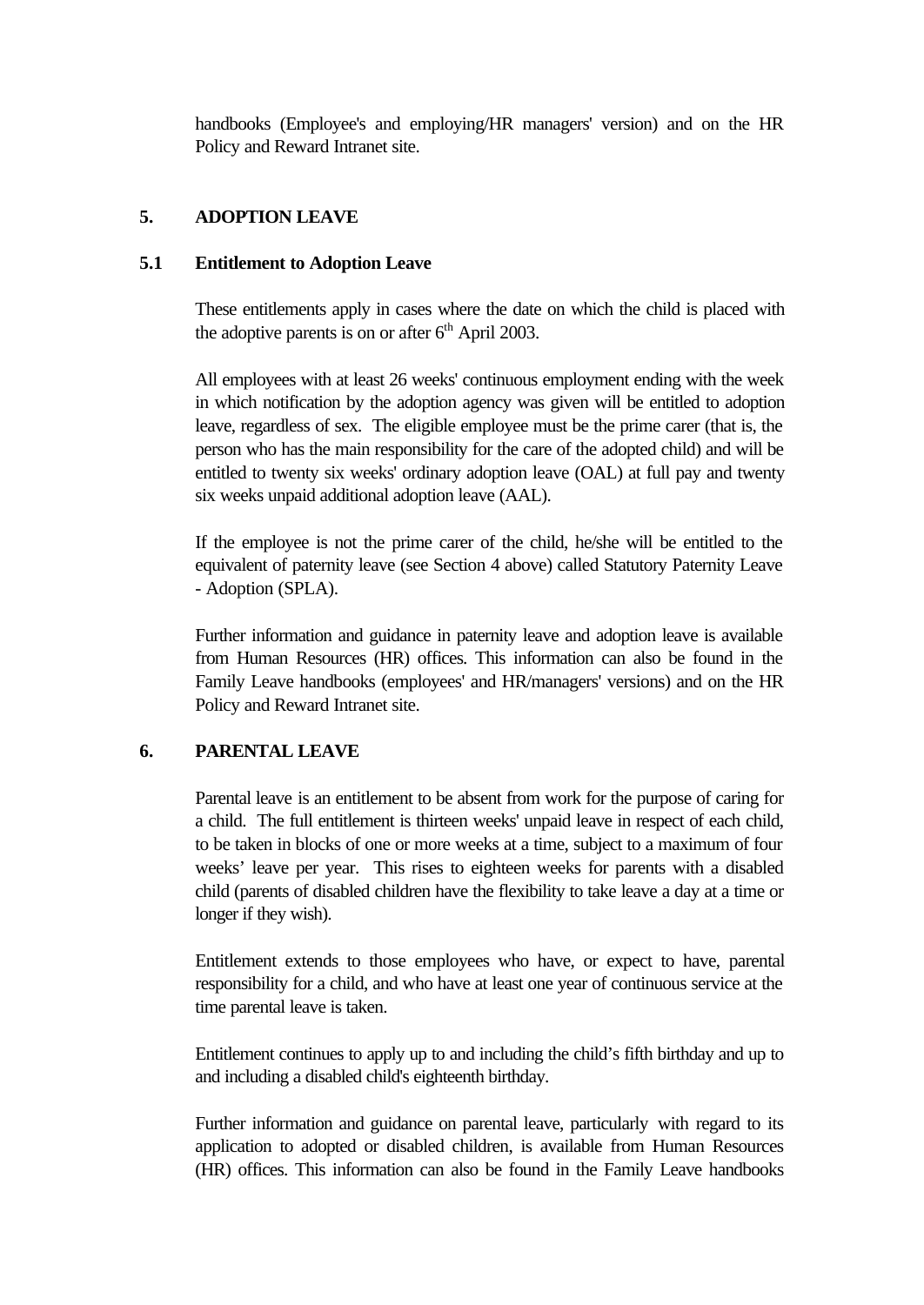(employee's and HR/employing managers' versions) and on the HR Policy and Reward Intranet site.

## **7. TIME OFF FOR DEPENDANTS**

Employees are entitled to reasonable time off work, without pay, in order to deal with unforeseen circumstances regarding dependants. Such leave covers such a period as may be deemed reasonable in the circumstances (not usually more than two days).

A 'dependant' is defined for these purposes as a spouse, child or parent of the employee, or any person who lives in the same household as the employee other than by reason of being his or her employee, tenant, lodger or boarder. In some instances this definition is widened to include anybody who can reasonably be said to rely on the employee for assistance.

In view of the emergency nature of the circumstances in which this time off is likely to be required, a notice period is not appropriate. However, the employee must tell his or her manager the reason for the absence, preferably in advance but in any case as soon as is reasonably practicable, and how long he or she expects to be absent. The employee must confirm this in writing where required, in accordance with normal practice regarding absence from work for any reason.

Further information and guidance on Time Off for Dependants is available from Human Resources (HR) offices. This information can also be found in the Family Leave handbooks (employees' and HR/employing managers' versions) and on the HR Policy and Reward Intranet site.

#### **8. ILLNESS OR DEATH OF A NEAR RELATIVE**

As an alternative to time off for dependants, a statutory right for employees who qualify (see above), employees having to deal with the illness or death of a near relative may apply for the discretionary benefit of special leave with pay to cover the situation. Managers may grant up to 3 day's leave with pay.

#### **9. FUNERAL LEAVE**

Employees may apply for leave to attend the funeral of a near relative. This is normally for one day but may be extended up to one contractual week according to the circumstances, such as distance to travel, responsibility for making funeral arrangements and/or administration of the estate. Further details are available from local HR offices.